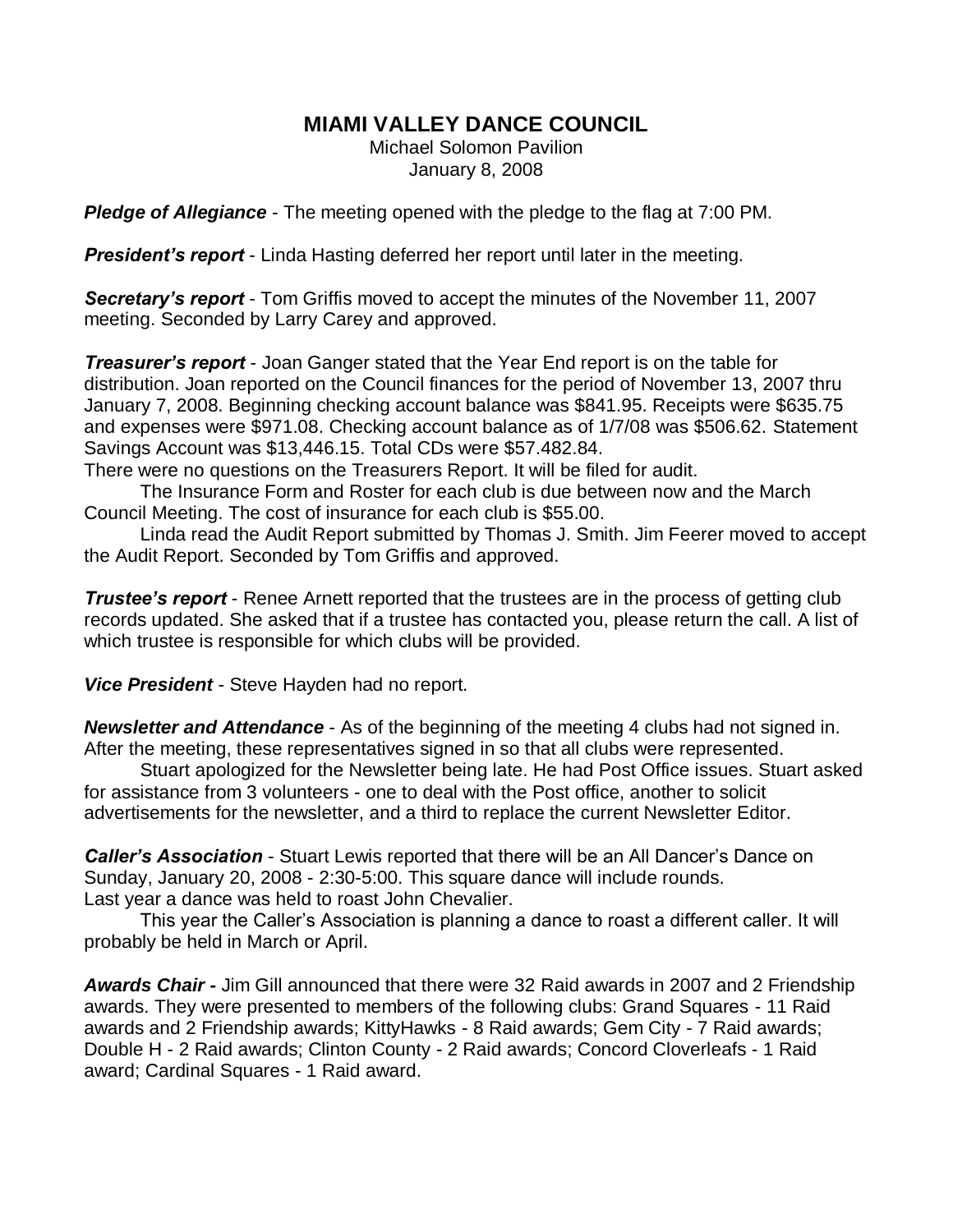**State Corp** - Sharry Harden reported that there are forms in the Newsletter to register for the Ohio Dance Convention to be held in Aurora, Ohio May 2, 3, 4, 2008 and the  $57<sup>th</sup>$  National Square Dance Convention to be held in Wichita, Kansas June 25, 26, 27, 28, 2008.

*MSP Support Committee* - Ed Cordray presented the Financial Report for November 1, 2007 through December 31, 2007. Beginning balance was \$23,044.95, with receipts of \$1,730.00 and expenses of \$1,325.04. Ending balance was \$23,449.91. Copies of the Proposed and Actual MSSC Budget for Calendar Year 2007 were on the table. Income was down and expenses were up. This was partly due to some 2006 expenses being posted in 2007 and replacement of gutters on the building.

Copies of the Proposed MSSC Budget for Calendar Year 2008 had been distributed. Harold Simpson moved to accept the Budget as presented, Steve Hayden seconded the motion and it was approved.

 Ed reported that all four doors have locks with the same key. He also stated that Ken Roberts has made a donation from the Deborah Roberts Memorial Fund of new kitchen countertops and sink for the kitchen. Ken Roberts has also been contracted to do several things in the kitchen. The renovations will take place in the next couple of months.

There was a question relating to the cleaning of the ceiling fans. Ed said this would be addressed as part of the spring cleaning.

*Historian* - Sharrie Hayden announced that a new quilt is going to be made. Each club was given a plastic bag containing a fabric square and instructions for the new square. Please contact Sharrie if your club cannot make a square or if there is someone in your club who is willing to make squares. She would like to have the squares back at the Council meeting in March. It was also stated that we cannot take squares from the previous quilt.

*Hotline* - Jean Aills stated there was no report.

*Unfinished Business* - Now is the time to turn in dance schedules for July thru December, 2008. They are needed by the next Council Meeting.

We were asked to participate in the Think TV Auction April 7-12. Please see Linda for details.

*New Business* - Linda reported that a committee is needed to review the Constitution and Bylaws. According to the Constitution, this should be done every five years. Please let Linda know if you are willing to serve on this committee.

## *Club News*

*Grand Squares -* John Chevalier reported that there is a schedule change. The February 22, 2008 dance will be held at the Vandalia United Methodist Church.

John also encouraged all of the clubs to support the beginner dance to be held on January 20, 2008. Volunteer to bring your new dances to this dance.